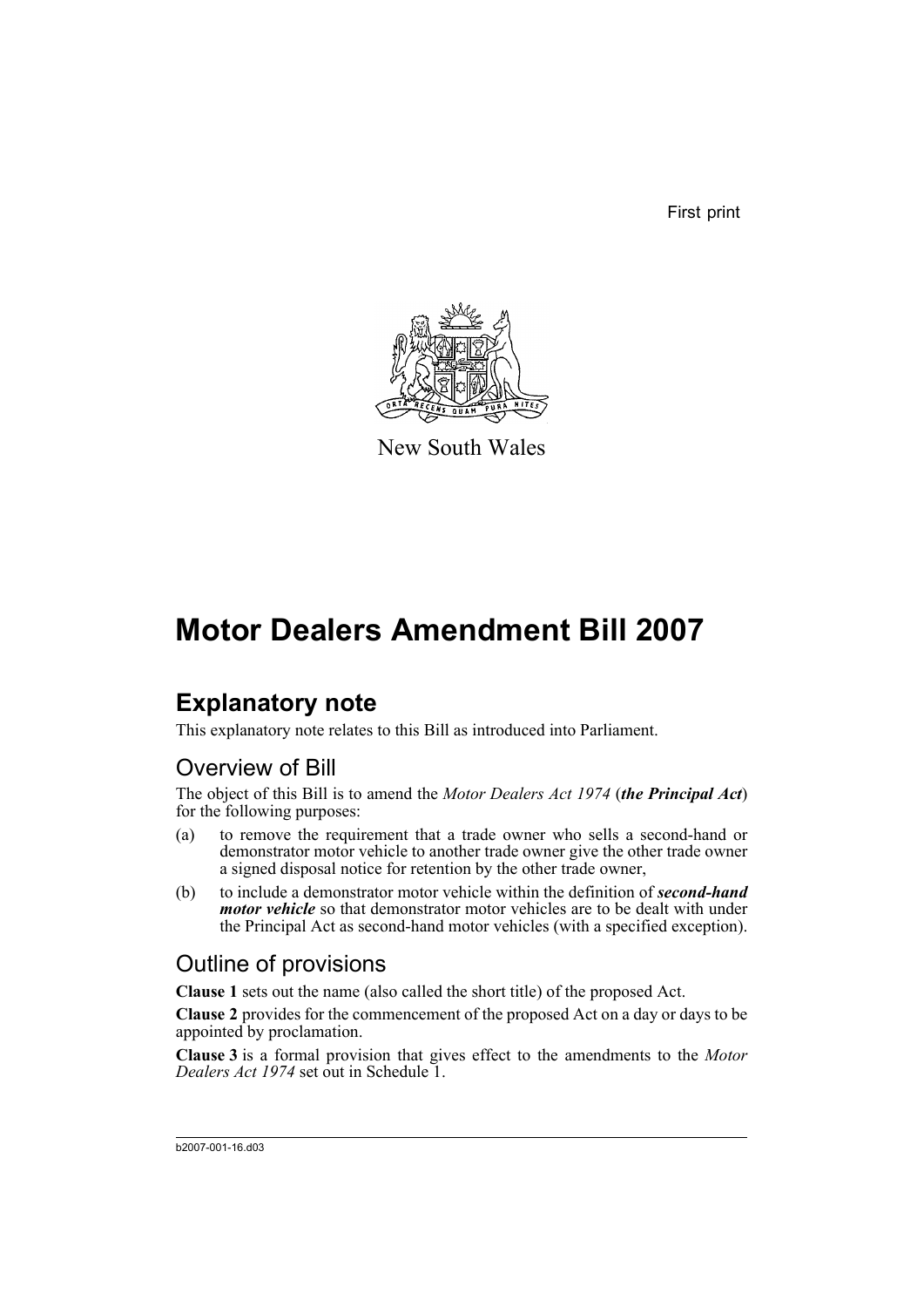Motor Dealers Amendment Bill 2007

Explanatory note

**Clause 4** provides for the repeal of the proposed Act after all the amendments made by the proposed Act have commenced. Once the amendments have commenced the proposed Act will be spent and section 30 of the *Interpretation Act 1987* provides that the repeal of an amending Act does not affect the amendments made by that Act.

### **Schedule 1 Amendments**

**Schedule 1 [1]** amends the definition of *second-hand motor vehicle* in the Principal Act so that the definition specifically includes a demonstrator motor vehicle (the definition currently excludes a demonstrator motor vehicle). **Schedule 1 [2], [3], [8] and [9]** make consequential amendments.

**Schedule 1 [4]** amends section 24 of the Principal Act so that the distinction between demonstrator motor vehicles and second-hand motor vehicles in that section is retained. Section 24 requires a dealer who offers or displays for sale a second-hand motor vehicle to attach to the vehicle a notice containing certain particulars in relation to the vehicle. However, such a notice can be signed and given to the purchaser at or before the time of sale if the vehicle concerned is a demonstrator motor vehicle.

**Schedule 1 [5]** omits section 25 of the Principal Act. Currently, section 25 requires a trade owner who sells a second-hand or demonstrator motor vehicle to another trade owner to give the other trade owner a signed disposal notice for retention by the other trade owner. **Schedule 1 [6] and [7]** make consequential amendments.

**Schedule 1 [10]** enables the making of regulations of a savings or transitional nature consequent on the enactment of the proposed Act.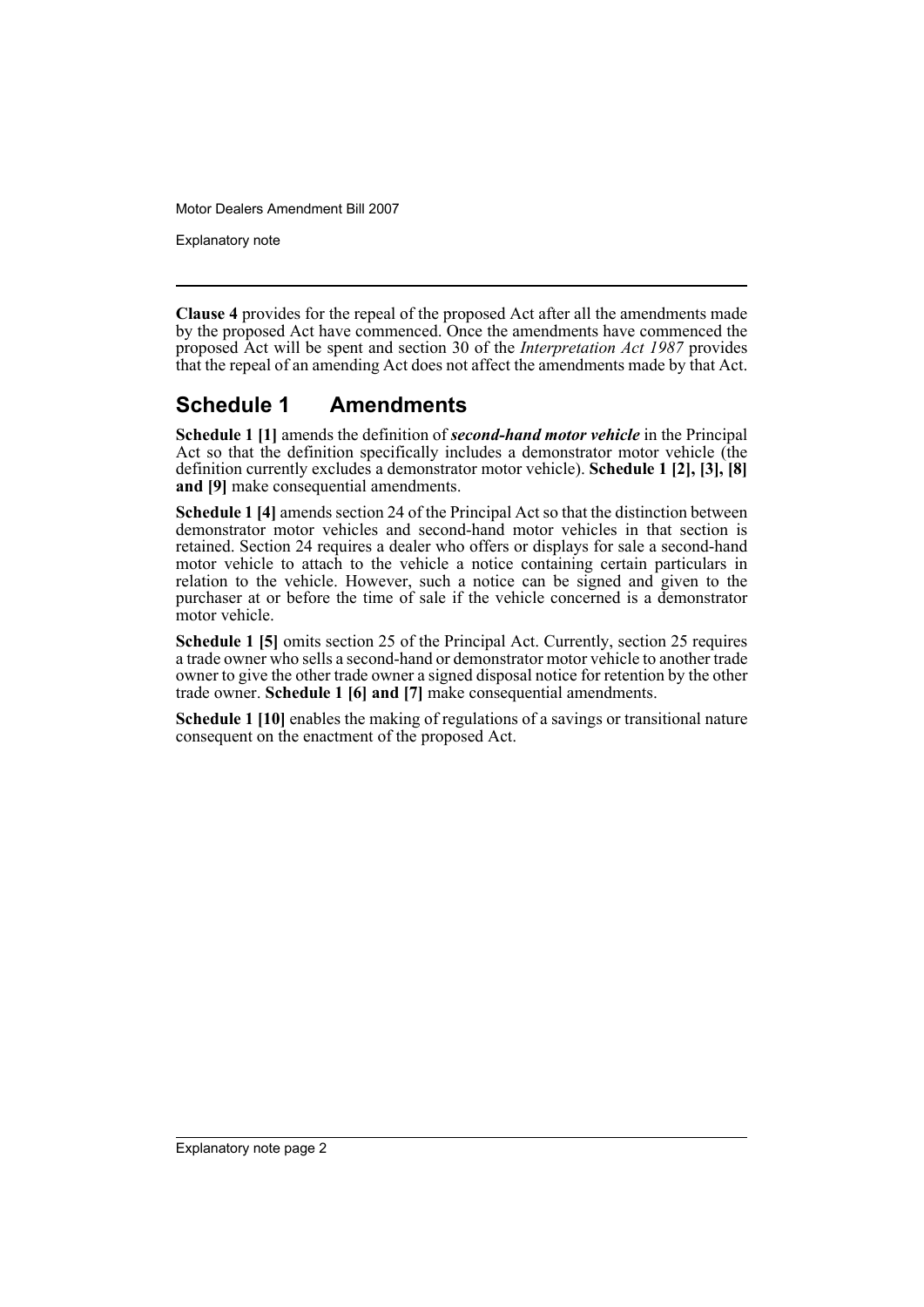First print



New South Wales

# **Motor Dealers Amendment Bill 2007**

## **Contents**

|    |                                           | Page |
|----|-------------------------------------------|------|
|    | Name of Act                               |      |
|    | Commencement                              |      |
| 3. | Amendment of Motor Dealers Act 1974 No 52 |      |
| 4  | Repeal of Act                             | ◠    |
|    | Schedule 1 Amendments                     |      |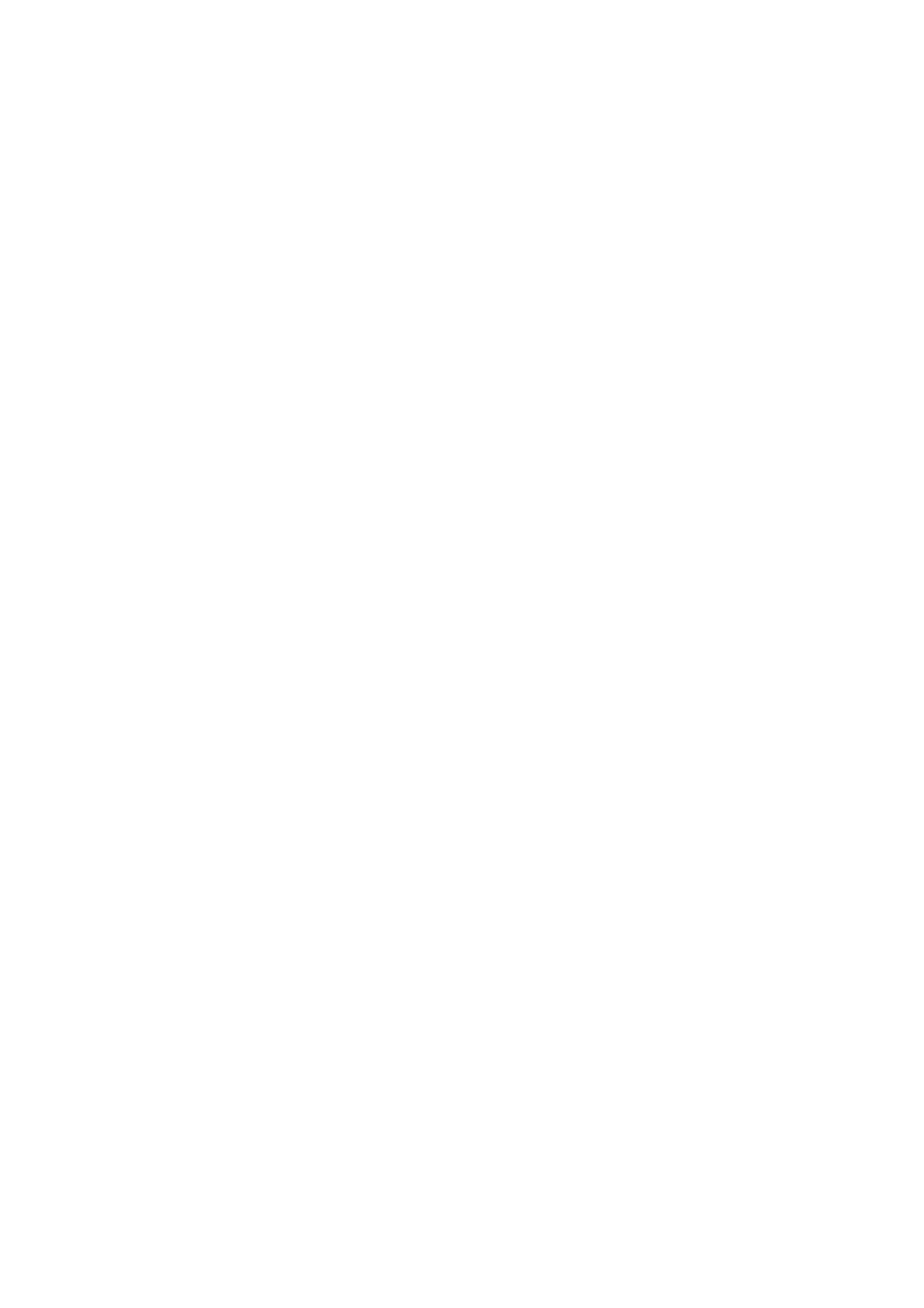

New South Wales

# **Motor Dealers Amendment Bill 2007**

No , 2007

#### **A Bill for**

An Act to amend the *Motor Dealers Act 1974* in relation to demonstrator motor vehicles and notices of disposal of second-hand motor vehicles.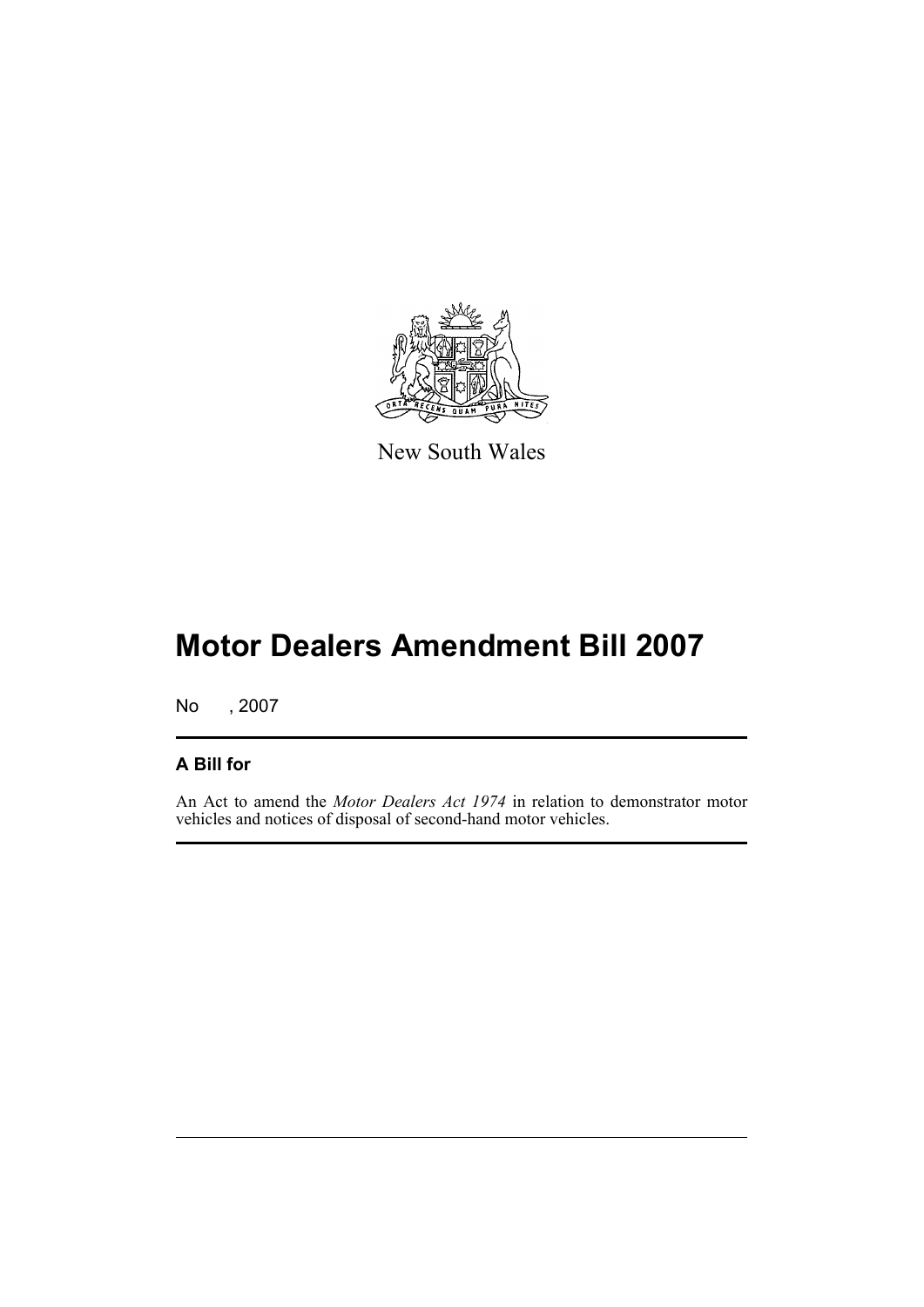<span id="page-5-3"></span><span id="page-5-2"></span><span id="page-5-1"></span><span id="page-5-0"></span>

|   |     | The Legislature of New South Wales enacts:                                                                                                                |                |
|---|-----|-----------------------------------------------------------------------------------------------------------------------------------------------------------|----------------|
| 1 |     | Name of Act                                                                                                                                               | 2              |
|   |     | This Act is the <i>Motor Dealers Amendment Act 2007</i> .                                                                                                 | 3              |
| 2 |     | <b>Commencement</b>                                                                                                                                       | $\overline{4}$ |
|   |     | This Act commences on a day or days to be appointed by proclamation.                                                                                      | 5              |
| 3 |     | Amendment of Motor Dealers Act 1974 No 52                                                                                                                 | 6              |
|   |     | The <i>Motor Dealers Act 1974</i> is amended as set out in Schedule 1.                                                                                    | 7              |
| 4 |     | <b>Repeal of Act</b>                                                                                                                                      | 8              |
|   | (1) | This Act is repealed on the day following the day on which all of the<br>provisions of this Act have commenced.                                           | 9<br>10        |
|   | (2) | The repeal of this Act does not, because of the operation of section 30<br>of the <i>Interpretation Act 1987</i> , affect any amendment made by this Act. | 11<br>12       |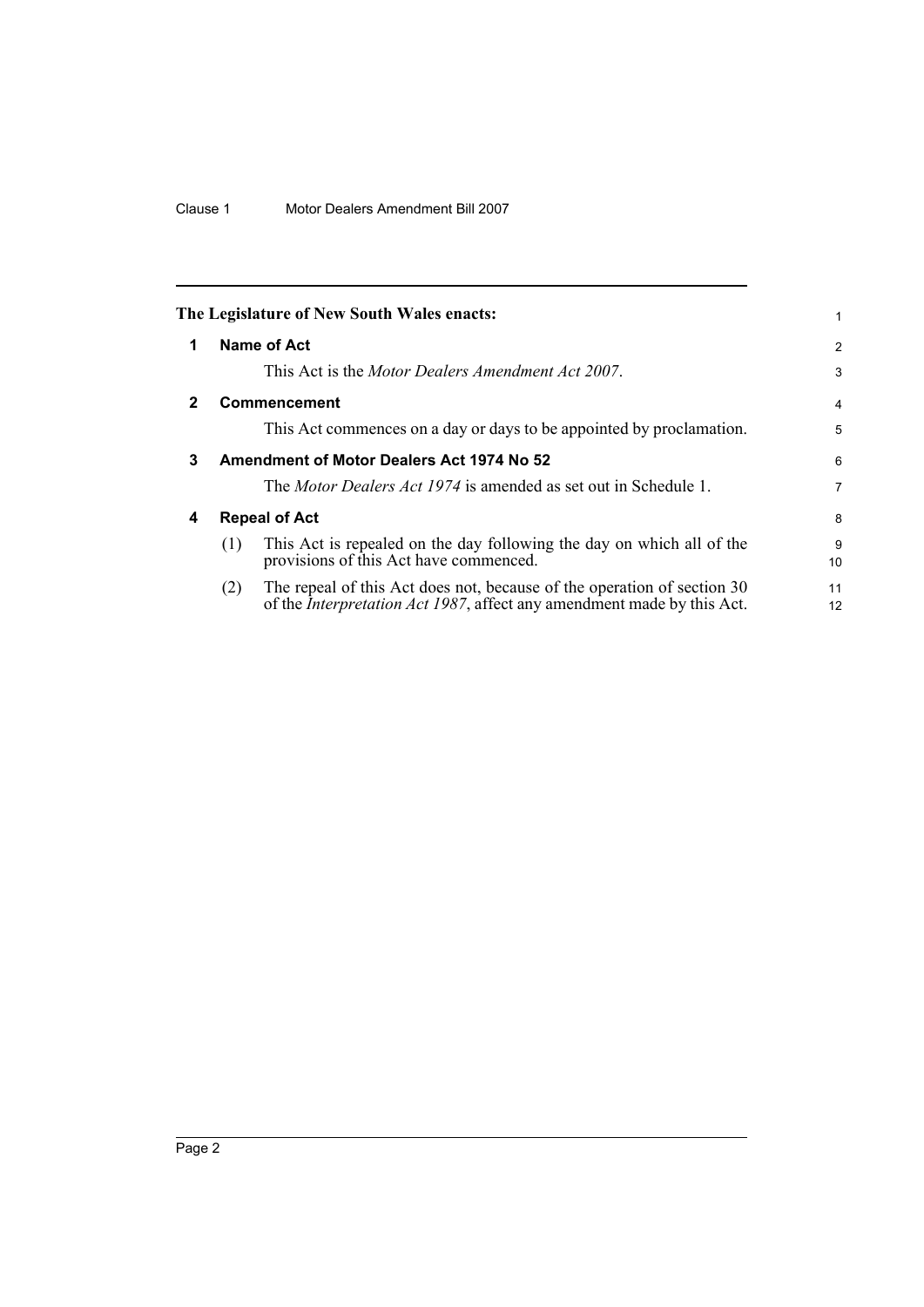Motor Dealers Amendment Bill 2007

Amendments Schedule 1

<span id="page-6-0"></span>

|     | <b>Schedule 1</b><br><b>Amendments</b>                                                                                                   | 1                   |
|-----|------------------------------------------------------------------------------------------------------------------------------------------|---------------------|
|     | (Section 3)                                                                                                                              | $\overline{2}$      |
| [1] | <b>Section 4 Definitions</b>                                                                                                             | 3                   |
|     | Omit "but does not include" from the definition of <b>second-hand motor vehicle</b><br>in section $4(1)$ .                               | $\overline{4}$<br>5 |
|     | Insert instead "and includes".                                                                                                           | 6                   |
| [2] | Section 4 (7)                                                                                                                            | 7                   |
|     | Omit "or a demonstrator motor vehicle".                                                                                                  | 8                   |
| [3] | Section 21 Holder of licence to keep register                                                                                            | 9                   |
|     | Omit "and every demonstrator motor vehicle" wherever occurring in section<br>$21(3)(a)$ and $(5)(a)$ .                                   | 10<br>11            |
| [4] | Section 24 Dealers' notices in respect of sale of second-hand motor<br>vehicles, second-hand motor cycles and damaged new motor vehicles | 12<br>13            |
|     | Insert "or demonstrator motor vehicle" after "second-hand motor cycle"<br>wherever occurring in section 24 $(2)$ , $(3)$ and $(4)$ .     | 14<br>15            |
| [5] | Section 25 Sale of second-hand motor vehicle or demonstrator to trade<br>owner                                                           | 16<br>17            |
|     | Omit the section.                                                                                                                        | 18                  |
| [6] | <b>Section 26 Defences</b>                                                                                                               | 19                  |
|     | Omit "or 25".                                                                                                                            | 20                  |
| [7] | Section 26 (a)                                                                                                                           | 21                  |
|     | Omit "either of those sections". Insert instead "that section".                                                                          | 22                  |
| [8] | <b>Section 29 Excluded defects</b>                                                                                                       | 23                  |
|     | Omit "motor vehicle (being a second-hand motor cycle or demonstrator motor<br>vehicle)" from section 29 $(3)$ .                          | 24<br>25            |
|     | Insert instead "second-hand motor cycle".                                                                                                | 26                  |
| [9] | Section 29 (3) (b)                                                                                                                       | 27                  |
|     | Omit "vehicle" wherever occurring. Insert instead "motor cycle".                                                                         | 28                  |